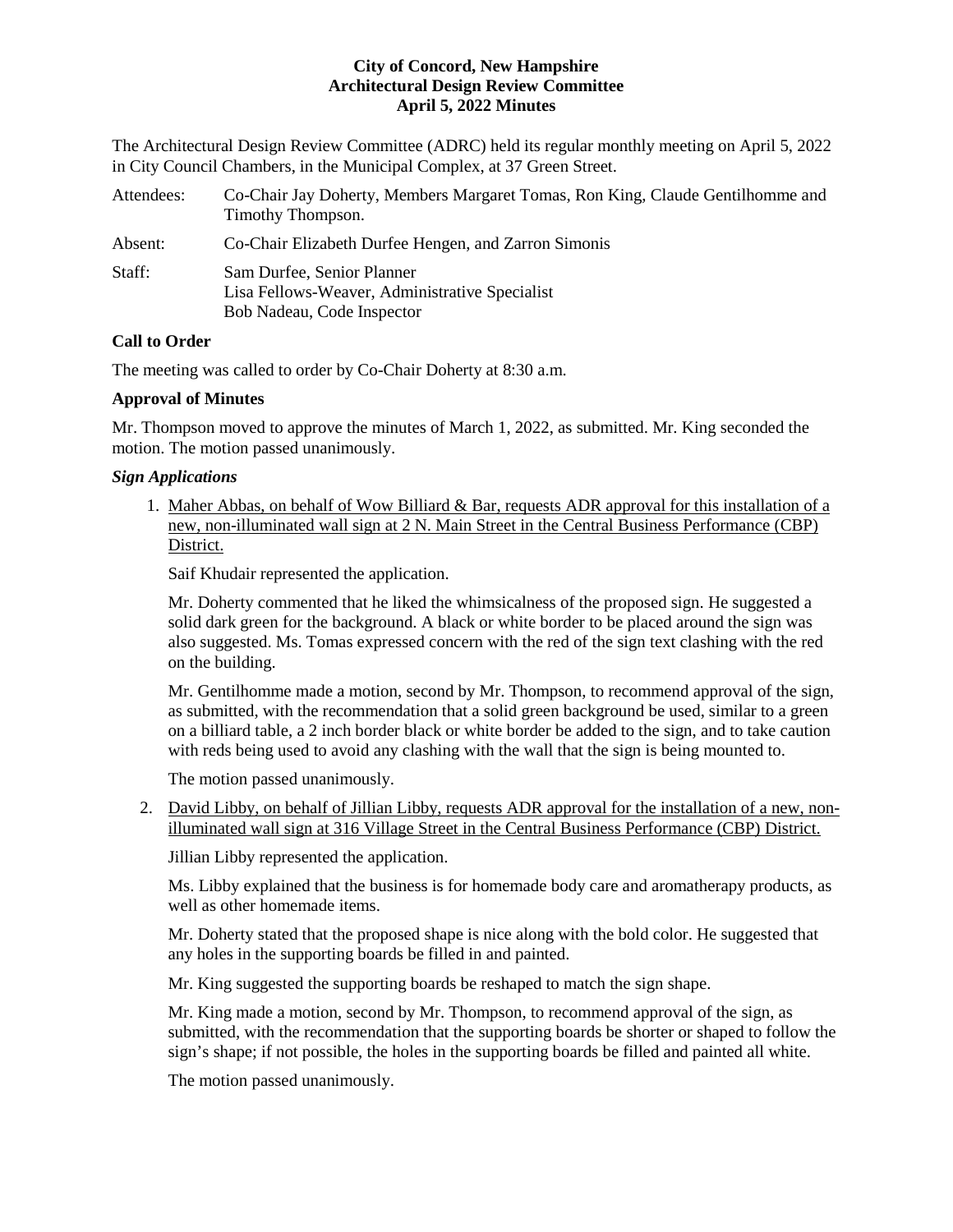3. Sign-A-Rama, on behalf of Cristy Bergeron, requests ADR approval for the installation of a new, non-illuminated projecting sign at 21 Warren Street in the Central Business Performance (CBP) District.

Cristy Bergeron represented the application.

Mr. Doherty stated that he appreciated the whimsicalness of the proposed sign, noting that the bubbles stand out.

A discussion was held about mirroring images so that the sign would read the same way from the west and east side of the sign. Ms. Bergeron replied that she believed they would be mirrored.

Mr. King stated that the smaller text on the sign is difficult to read. Ms. Bergeron stated that she would not be opposed to removing the text, which would then allow for the logo and name to be larger.

Ms. Tomas asked about the lighting. They plan to mimic the other businesses along Warren Street with lighting; all the other businesses have spot lights off the front of the building.

Ms. Tomas made a motion, second by Mr. King, to recommend approval of the sign, as submitted, with the recommendation that the wording at the bottom of the sign be removed.

The motion passed unanimously.

4. First Sign, on behalf of Double Midnight Comics, requests ADR approval for the replacement of an internally-illuminated monument sign at 341 Loudon Road in the Gateway Performance (GWP) District.

Scott Aubertin of First Sign represented the application.

Mr. Aubertin stated that the sign's graphics were installed without a permit. He stated that the graphic is the same logo as approved for the building signage. He added that he is not able to get the materials to make the background opaque. He commented that this sign is "one and done". In addition, he added that the color is not able to be changed out.

Mr. Doherty remarked that the sign appears to blend with the sign beneath it and he suggested that a separating line be added as well. Mr. Aubertin responded that he does not have the authority to make additions to the sign that would affect the signage of other tenants.

Mr. Gentilhomme made a motion, second by Mr. Thompson, to recommend approval of the sign, as submitted.

The motion passed unanimously.

*The Committee addressed the following two applications simultaneously.*

5. First Sign, on behalf of Walden Mutual Bank, requests ADR approval for the installation of a new, non-illuminated wall sign and a new non-illuminated projecting sign at 66 N. Main Street in the Central Business Performance (CBP) District.

## *Building Permits in Performance Districts*

1. Walden Mutual Bank requests ADR approval for a façade change at 66 North Main Street in the Central Business Performance (CBP) District.

Scott Aubertin of First Sign represented the application along with Kristen Cummings.

A new rendering of the sign was provided and Ms. Cummings explained that the new proposal was a request from the landlord who preferred a more contrasting look.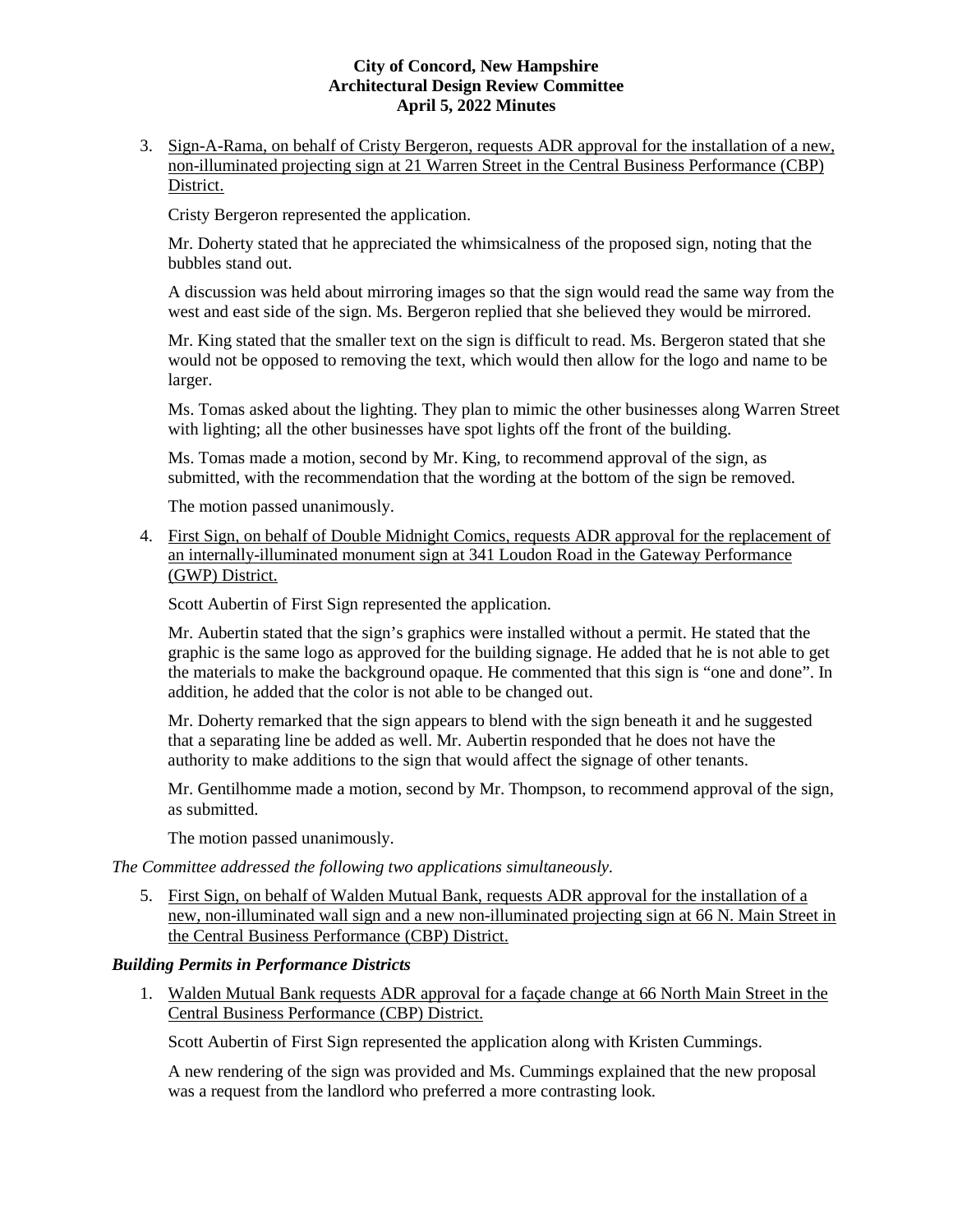Members commented to their own preference. Mr. Gentilhomme preferred the original proposal of all black as it was a clean look and very sophisticated. Mr. Thompson stated that he would prefer the black sign with white background; however, the new proposal is still tastefully done. Ms. Tomas liked the new white and black proposal and noted that the entire building is white. Ms. Cummings stated that there is a creaminess to the white; it is called "White Dove".

Mr. Aubertin stated that the letters are individual black, powder-coated letters, 3/8" thick. The logo is a raised, wood-block cut.

Mr. Thompson asked about lighting. Ms. Cummings stated that the sign will not be backed lit. They are looking into the lighting. Mr. Doherty stated that he would be interested to see how the lightbar would look. Mr. Aubertin replied that it would be painted black and not be visible.

With regards to the building, Ms. Cummings stated that the façade will all be one dark monochromatic color. Mr. Doherty expressed concern with shadowing.

Mr. Gentilhomme made a motion, second by Mr. Thompson, to recommend approval of the revised sign, as submitted.

The motion passed unanimously.

Mr. Gentilhomme made a motion, second by Mr. Thompson, to recommend approval of the façade changes, as presented.

The motion passed unanimously.

2. Stone River Architects, on behalf of 107 Storrs Street LLC, requests ADR approval for the installation for two new windows on the second floor of the south-facing façade, at 107 Storrs Street in the Central Business Performance (CBP) District.

No one was present to represent the application.

Mr. Durfee stated that the proposal is to install two new windows into the wall. He explained that there should not be any visual issues as it will be impossible to see the new windows from pedestrian vantage points. He added that he spoke with the applicant who has asked for guidance about the casings and if they should match the existing, which are bronze.

Mr. Doherty noted that the proportions seem to be different.

Mr. Gentilhomme made a motion, second by Mr. Thompson, to recommend approval for two new windows, as presented, with the condition that the casing match the existing windows.

The motion passed unanimously.

3. Capital Commons requests ADR approval for an amendment to the previously approved architectural up-lighting at 11 S. Main Street in the Central Business Performance (CBP) District.

Jamie Simchik represented the application along with Daniel Hebert, lighting programmer and electrician.

Mr. Simchik thanked the Committee for coming to the hotel the evening before to view the uplighting. He stated that Hotel Concord currently has an approval for up-lighting for one, static color, over the course of an evening. The request is to have an approval to allow for additional colors; still static.

Mr. Durfee provide an overview of the site visit in which members were able to watch different lighting combinations with various colors, saturation and brightness levels. He stated that the lighting around 15% shows to be true to the color and is complimentary. Discussion ensued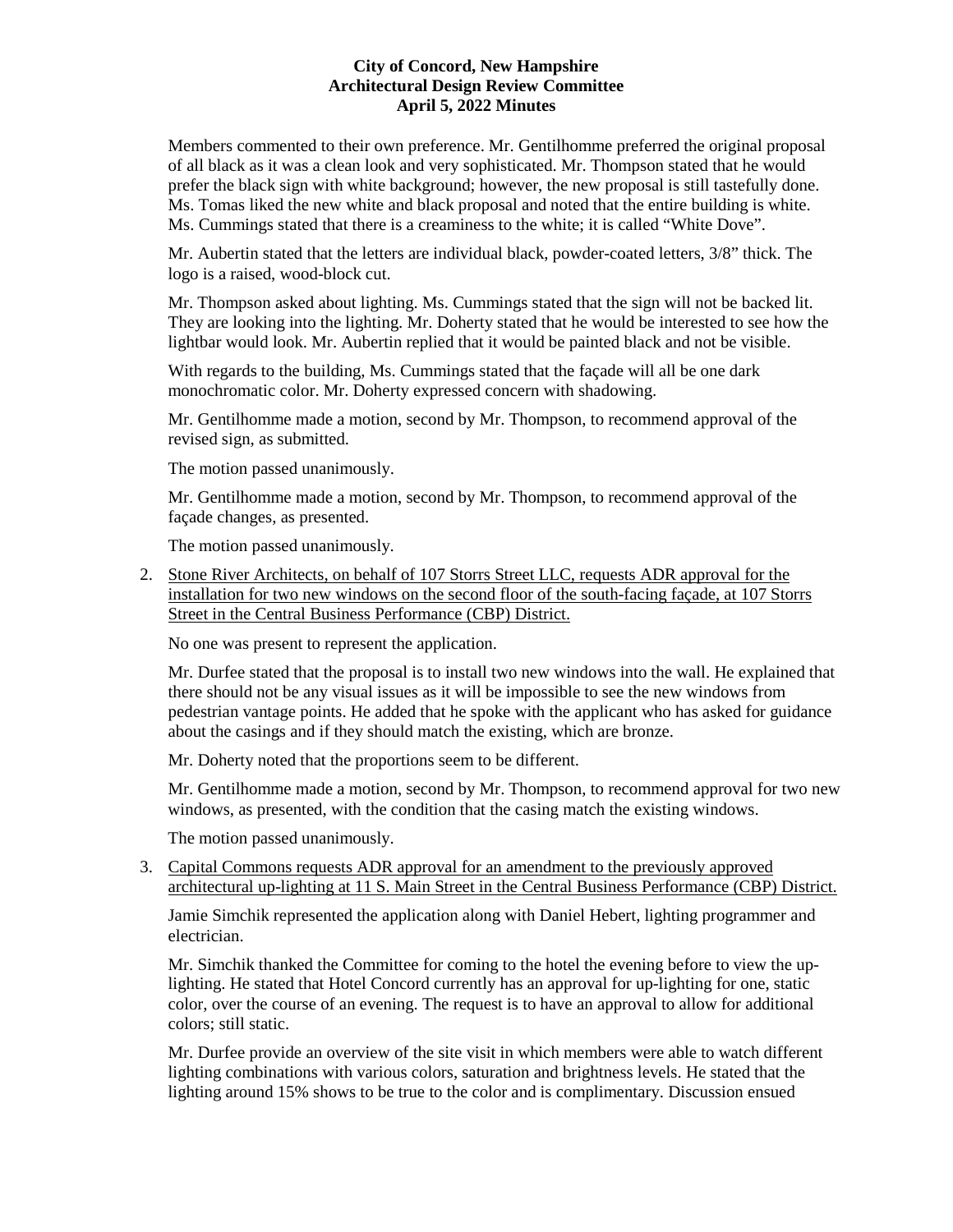regarding intensity of different colors. Mr. Hebert explained that all of the colors are able to be adjusted, which will affect the light array. Mr. Gentilhomme mentioned that some color choices and intensities may affect the ambient lighting in the City. Mr. Doherty commented that a solid color at 10% seemed to be a solid flow and complimented the features of the building.

Mr. King expressed concern with setting a precedent. He suggested setting a percentage for the lighting as the saturation and colors may affect the architectural feel of the city. He also noted that there should be a list of colors and meanings made available.

Mr. Gentilhomme stated that the Committee will need to look at up-lighting on a case by case basis like we do for the architecture of a building. Applicants can show a representation of what they are proposing using renderings and that will be what the Committee will discuss and decide on and hold them to. He stated that the does not want light to be a feature; lighting is a part of architecture. Mr. Gentilhomme stated that it is his understanding the lighting changes default to weather.

Mr. Simchik explained that there is a software upgrade available that he may purchase, which will allow for more control. He was thankful to be able to do the test and added that he hopes to have flexibility for other lighting options for holidays as currently only one color, static, is allowed.

Mr. Doherty commented that this is the building we are addressing at this time. The solid colors are very elegant and are an asset to the building. He stated that with half of the lights on and half off, it appears to be broken and is not as elegant.

Mr. King agreed and added that he would prefer more simple lighting and would support one color.

Ms. Tomas stated that she agreed the half off/half on appeared broken, especially when looking at the lighting from the highway. She agreed that one color is best; however, felt that having different lighting for holidays or a special event would nice. She noted that if the lighting is more constant and static, the changes will be noticed more. She added that colors within the same pallet compliment the architecture.

Additional discussion was held regarding patterns and timeframe. Mr. Simchik stated that he does not have any intention to flash with other colors; patters will change but it is at a narrow spectrum of four different scenes, except for holidays. He explained that the lighting is based on the John Hancock building in Boston. Ms. Tomas replied that it would be great to allow Concord to have their own liberty's and not copy from Boston.

Mr. Simchik stated that he would like the ability to tastefully change out the lighting to different scenes and offered to do a trial and return to the Committee.

In an effort to enhance the architecture of the building, Mr. Gentilhomme made a motion, seconded by Ms. Tomas, to recommend approval of up-lighting on the building, conforming to the following conditions:

- 1. Lighting brightness shall not exceed 20 %, with darker colors being shown at the lower end of the range and pastels closer to 20%;
- 2. The default up-lighting scene will be colors relative to weather conditions; colors can be superseded by special events;
- 3. Multiple colors displayed at one time are permitted during the 6-month trial period; and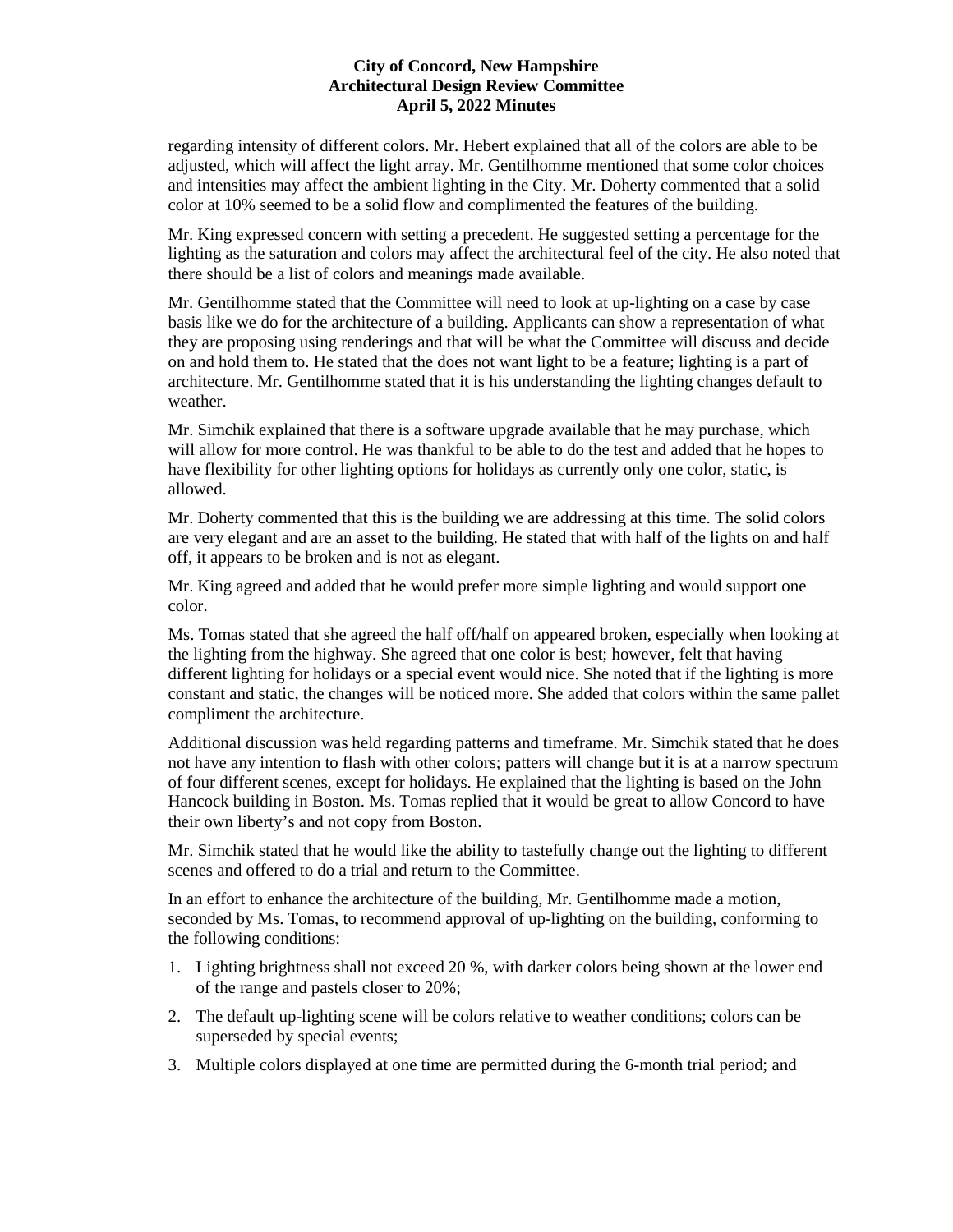4. Additional review can be triggered by the Architectural Design Review Committee and/or the Planning Board within the 6-month trial period.

The motion passed unanimously.

Mr. Doherty thanked Mr. Simchik for providing the Committee an opportunity to observe and comment on a lighting test.

4. Crown Castle, on behalf of T-Mobil, requests ADR approval for the installation of three new antennas atop 1 Eagle Square and 100 N. Main Street in the Central Business Performance (CBP) District.

No one was present to represent this application.

Mr. Durfee explained the request is to expand cellular capabilities atop the building; it is a telecommunications CUP.

A brief discussion was held regarding the height and the possibility of any interference with line of sight. Mr. Durfee stated that the existing equipment is centrally located on the roof. Mr. Thompson stated that with the new legal changes it is innocuous.

Mr. Thompson made a motion, second by Mr. Gentilhomme, to recommend approval of the application as submitted.

The motion passed unanimously.

### *Major Site Plan & Subdivision Applications*

1. Wilcox & Barton, on behalf of 125 NSS, LLC, requests ADR approval for the construction of a 3-story office building at 125 North State Street in the Neighborhood Residential (RN) District.

Erin Lambert of Wilcox & Barton represented the application along with Matt Miller from 125 NSS, LLC.

Ms. Lambert gave an overview of the proposal for a three-story office building addition with an elevator for ADA access, a two car garage with an open deck above. She also reviewed the 2019 plan. Elevations were reviewed and discussed. Ms. Lambert noted that the façade will remain the same, the garage will be recessed. Five new trees are proposed as well as new plantings.

A discussion was held regarding the entrances. Ms. Tomas suggested changing the main entrance to allow those needing an accessible entrance to enter through the same door as others. Ms. Lambert replied that the existing entrance is currently the main entrance, there is a lift proposed that will allow a person access into the building; it will still look like the main entrance. Ms. Lambert explained the elevations of the building and the existing slopes. Discussion ensued regarding the grading. Ms. Lambert explained that changes would require a need to raise the parking area as well as add a retaining wall to the Rollins Park area, in order to make the new entrance accessible. Mr. Doherty asked about the double entrance doors shown on the plan. Ms. Lambert stated that there will be only one door and she will correct the plan.

Ms. Lambert indicated that the dumpsters will be kept in the garage and will be wheeled out for pickup.

As far as exterior color, Ms. Lambert stated that the color will match what is existing.

A discussion was held regarding the bands of glass proposed for the building. Members felt that the large panes of glass on the building are out of place and make the building appear as a commercial store front. The building's architecture and details should complement the residential neighborhood. Also discussed was the amount of glass for the tower. Members suggested to add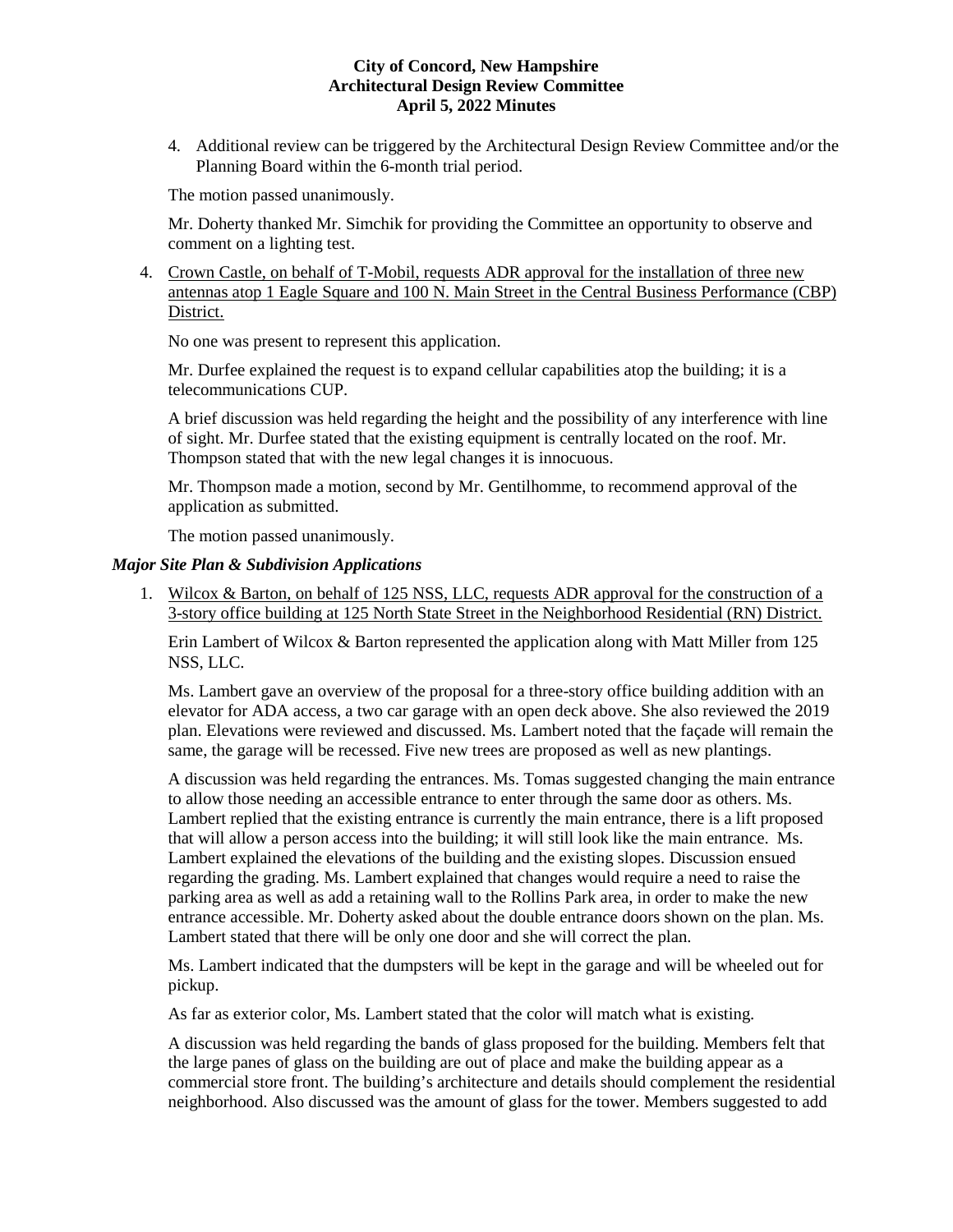mullions in smaller patterns or replace the proposed large window panes with windows matching the existing building. Members preferred using glass in a different style for the tower.

A window was noted to be grayed out on the plan and the details did not match. The intent of the window was not clear or if it exists or is proposed. Ms. Lambert will check on this and added that the window would be detailed as all others.

Mr. Durfee noted that the landscaping requirements have been met as part of the 2019 site plan.

Mr. Doherty commented he appreciated the change in the footprint and being more compact and tying the colors together; overall, it will be a better fit for the site.

Mr. Gentilhomme made a motion, second by Mr. Thompson, to recommend approval of the application as submitted, with the following conditions:

- 1. Return to the Committee for the reconsideration of the "apparent store front windows" on the addition and redesign windows keeping within the character of the original building and surrounding neighborhood; and
- 2. Combine the main and ADA entrances to be the same entrance.

The motion passed unanimously.

## *Ron King left the meeting.*

2. The John Flatley Company, on behalf of the City of Concord, requests ADR approval to demolish an existing structure and construct a new multifamily residential building consisting of 64 units, and associated site improvements at 32-34 South Main Street in the Central Business Performance (CPB) District.

Attorney Raymond D'Amante of D'Amante Counsel represented the application along with Doug Richards from the John Flatley Company, Lono Hunter from Dennis Mires, The Architects, and Matthew Walsh, Director of Redevelopment/Downtown Services and Special Projects.

Revised elevations were provided for review. Mr. Hunter noted changes suggested by the Committee back in February. The suggestions resulted in changes to the landscaping and planters around the front patio area, now terraced. They plan to work with Kimball Jenkins and will have a display area for art now in the lobby area towards Main Street. A rendering of the pool area and deck showing relationship to the building, landscaping, and fencing. A rendering of the pergola was provided which showed screening toward the rear parking area, canopy, and other various elements of the area, including a 4 foot and 6 foot fence.

Mr. Doherty commented that the patio area is a nice change. He appreciated the large space of the pool area and the functionality of the separate seating area.

Samples of the exterior were provided for review. The panels on the building have been recolored and realigned to work with the building and dimensions. Mr. Hunter stated that they are proposing a water-struck brick, which he described as a material that holds up well. He noted that this brick will be applied up to the residential level; it anchors the building. The windows are fiberglass with either a black or a graphite gray exterior trim. The bulk of the building will be fiber cement panels with three ranges of grays. At the top of the building will be a cornice brick, darker in color, adding a contemporary look.

Mr. Hunter noted that a mechanical engineer is now involved with the design for the ventilation and mechanical systems.

Mr. Doherty appreciated that they took the comments of the Committee and applied them well to the design.